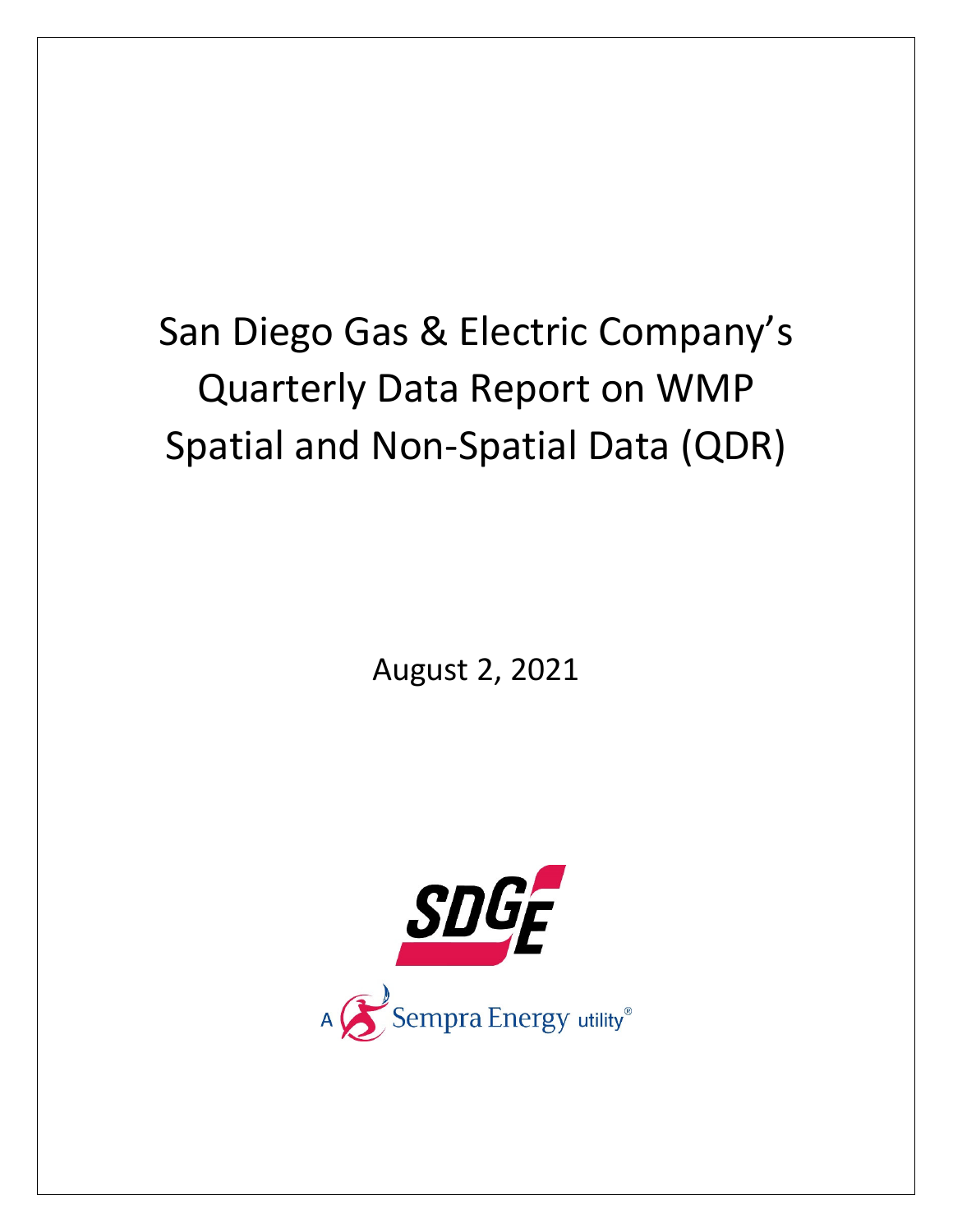Pursuant to the California Public Utilities Commission (Commission or CPUC) Resolution WSD‐011, and Wildfire Safety Division's Compliance Operational Protocols, issued February 16, 2021, SDG&E hereby submits its Quarterly Data Report (QDR) for the period April 1, 2021 through June 30, 2021 (Q2). A copy of this report is being provided to the California Office of Energy Infrastructure Safety (OEIS) docket and the service list of Rulemaking (R.) 18‐10‐007.

Specifically, this QDR provides the following:

- Non-Spatial Data Tables in the format previously provided by WSD ("2021 Q2 QDR Non-Spatial Data 08 02 2021.xlsx")<sup>1</sup>
- A geodatabase file containing SDG&E's currently available WMP reportable data in the schema provided by WSD (confidential file "SDGE\_20210802.gdb.zip"). SDG&E is also providing an accompanying confidentiality declaration.
- The QDR Status Report, which in accordance with previously provided guidance, is an excel spreadsheet "2021Q2 QDR – Status Report 08 02 2021.xlsx" which provides line by line accounting of the data included within this QDR, as well as an explanation of data gaps and timelines for gathering data not currently included in the confidential geodatabase file.
- The SDGE\_InitiativePhotoLog\_20210802 Feature Class contains an additional field called Hyperlink that contains a URL to the photos that relate to the compliance findings in the Asset Inspection Point for the DIAR Program. SDG&E will provide access to OEIS staff that will be reviewing the photos.

As directed by OEIS, SDG&E is submitting its complete QDR, including all confidential information and supporting declarations via SharePoint.<sup>2</sup>

## SDG&E's Quarterly Data Report: Spatial

In its previous QDR submissions, SDG&E has sought clarification of various issues related to the design of the geodatabase template and looks forward to an opportunity to work with OEIS and stakeholders on potential refinements. In the meantime, SDG&E has invested in a technical data solution to aggregate data from multiple sources for reporting from a single database. This solution is evolving each submission as we work towards automation of the deliverables.

To provide insight to OEIS related to SDG&E's quarterly data reporting capabilities, SDG&E has continued to use the status report to indicate if data is available to be reported. This applies to data fields not included in this specific deliverable because no events occurred during the reporting

<sup>&</sup>lt;sup>1</sup> SDG&E notes that certain items have been clarified in response to data requests since the 2021 WMP Update was filed. Specifically, SDG&E stated, "SDG&E has identified approximately 390,000 accounts that may have customers with access or functional needs, of which approximately 185,000 reside in the HFTD, utilizing programs or services." (p.99). The correct number of AFN customers that reside in the HFTD is 40,000.

Additionally, SDG&E clarified the number of tree‐trimming activities performed in 2020 in response to a Substation Vegetation Management data request to the Wildfire Safety Division.